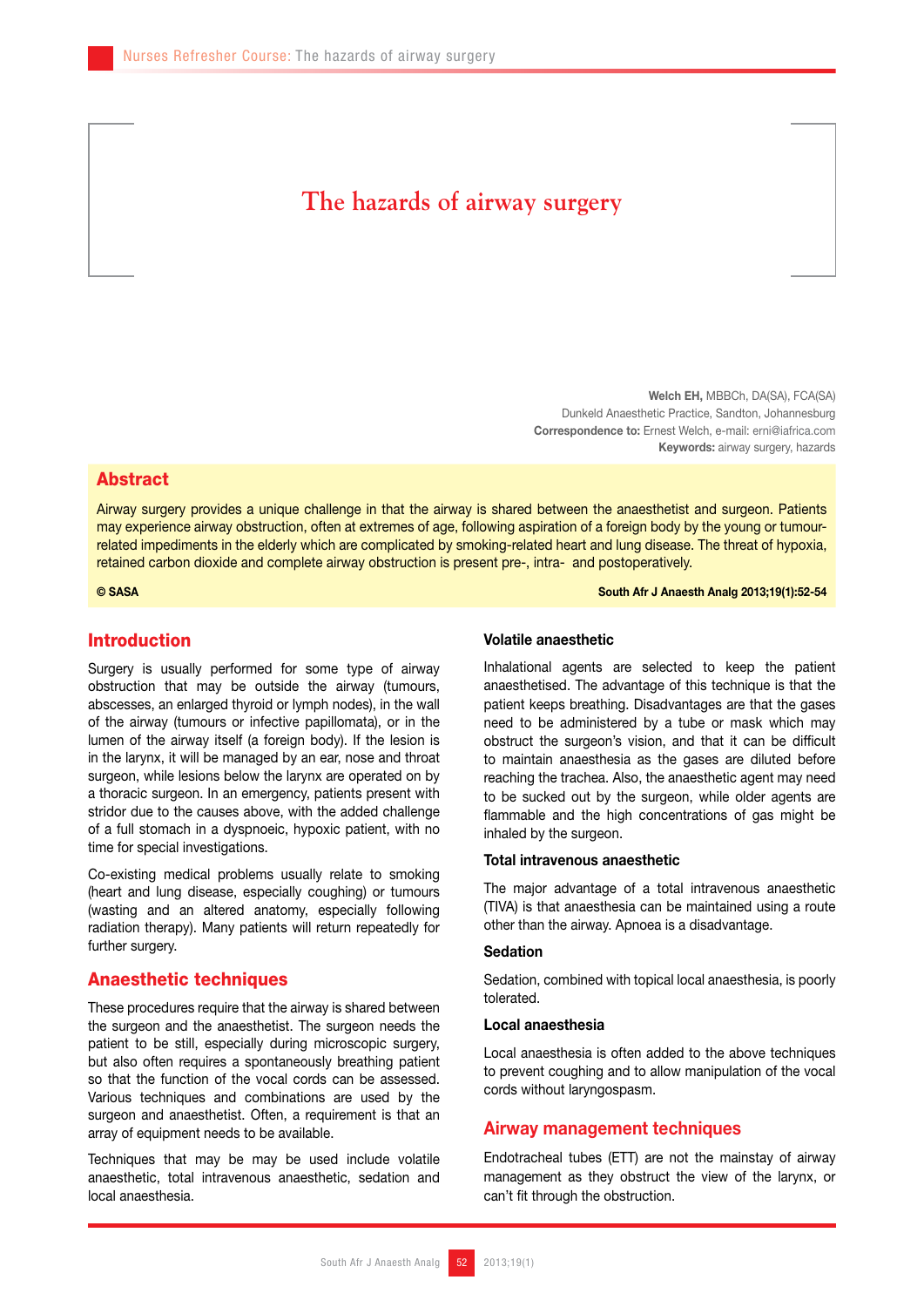# Intermittent apnoea ("drunken sailor")

Control of the airway is shared between the surgeon and anaesthetist. The anaesthetist allows the patient to breathe anaesthetic gases through a face mask until deeply anaesthetised, then the surgeon works until the patient becomes light or desaturates, after which the anaesthetist resumes control once more, using a face mask.

## Nasopharyngeal airway

A tube is inserted through the nose into the back of the pharynx, maintaining a patent airway without interfering in the surgeon's field.

#### Microlaryngoscopy endotracheal tube

A microlaryngoscopy ETT (MLT) is used if it does not obstruct the operative view. Specific laryngoscopy tubes are different to cuffed paediatric tubes as they have large cuffs on small bore tubes so they can occlude an adult trachea. Normal anaesthesia can be given with intermittent positive pressure ventilation.

#### Laryngeal mask airways

Laryngeal mask airways (LMA) are occasionally used to maintain the airway while fibre-optic bronchoscopy is performed through the LMA. Elbow connectors with a removable plug are needed for the scope.

#### Bronchoscope

Inhaled anaesthesia is given through a side port on the bronchoscope for tracheal and bronchial procedures.

#### Jet ventilation

High-pressure gas is delivered via a bronchoscope or narrow cannula directly to the vocal cords or down the trachea. This is a simple technique, but it has a number of problems, namely barotrauma and pneumothorax. Because of the high pressure, adequacy of ventilation can't be measured, volatile anaesthetic can't be used, TIVA is required and gastric insufflation may occur if the jet is above the vocal cords, while high flows of gas may dry out the airways.

## Specific surgical procedures

## Direct laryngoscopy and microdirect laryngoscopy

Vocal cords are visualised and operated on using a rigid laryngoscope (a microscope may be used). The patient needs to be breathing to assess vocal cord function. There is a high degree of sympathetic stimulation when the vocal cords are operated on.

#### Fibre-optic bronchoscopy

Fibre-optic scope visualisation of the vocal cords is a diagnostic procedure only, as no surgery is possible on the vocal cords through the fibre-optic scope. Often, it is carried out under local anaesthesia, with or without sedation. A technique in which the scope is passed through an LMA under general anaesthesia is becoming more popular.